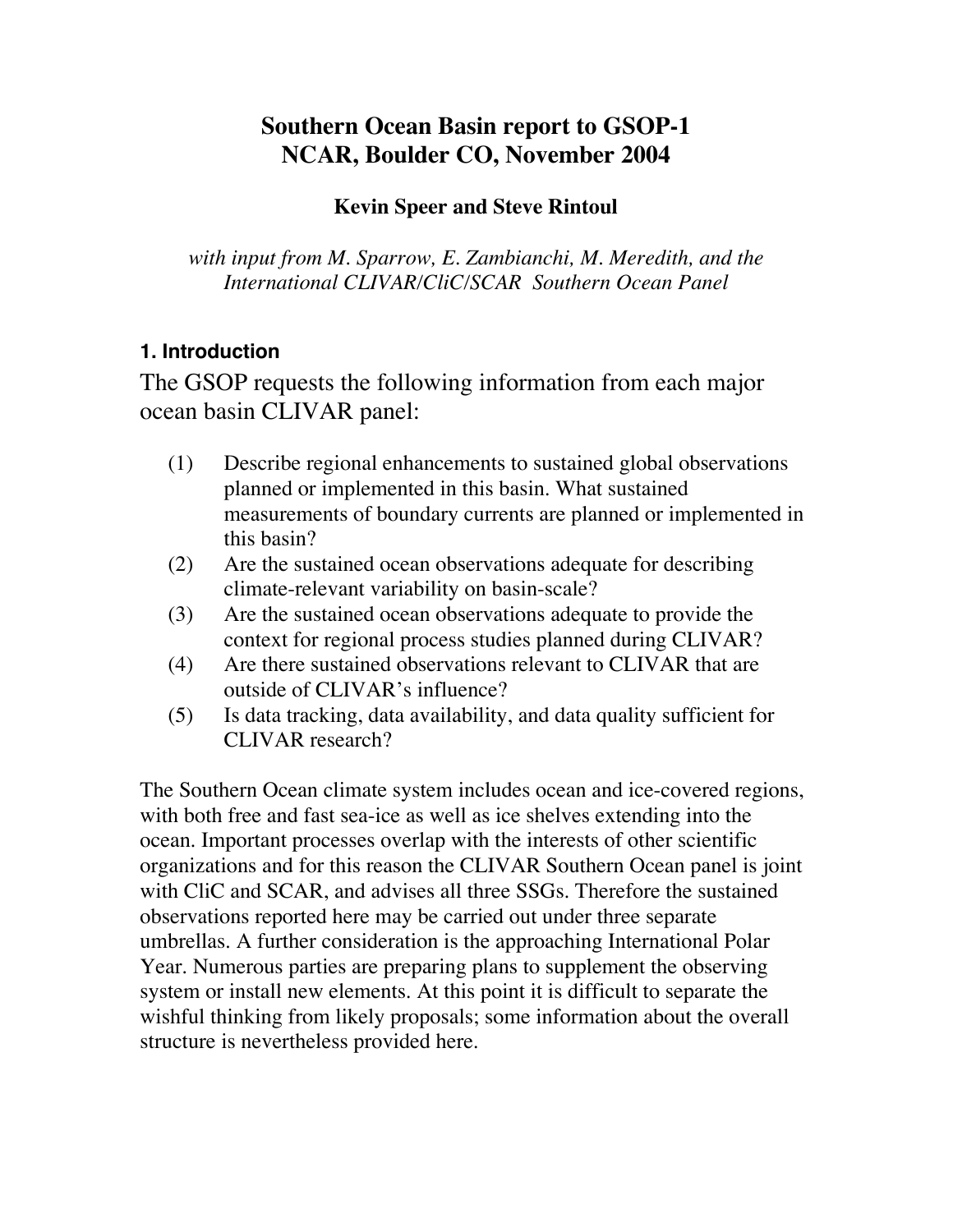Key climate research questions that will be investigated by sustained observations in the Southern Ocean include:

- ACC transport variation, relation to the AAO/SAM and other patterns, and the transmission of anomalies between oceans
- Vertical structure of heat and fresh-water anomalies and transport processes in the ocean
- Dense water formation and the transmission of climate signals by boundary currents
- Ice shelf stability and the heat and fresh-water balance of the oceanice system
- The role of the Southern Ocean and ice system in setting the ocean's background state and mean ocean-atmosphere-ice seasonal cycle
- Intrinsic variability and teleconnections of the Antarctic Oscillation, Pacific-South-American Anomaly (PSA 1&2), the AA Dipole, and Antarctic Circumpolar Wave
- Coupled response of atmosphere, ocean, and ice to low-latitude ENSO and other variability
- Carbon uptake, biogeochemistry, and the CO2 feedback
- Support of process studies and model development

Sustained measurements (except for satellite measurements, mostly beyond the scope of this report, and ARGO, discussed separately) have been extracted from the full set of ongoing and planned observational components (Fig. 1). These demonstrate commitments for sampling on time scales from nearly continuous (moorings, tide gauges, bottom pressure) to seasonal (XBT, XCTD), to decadal (repeat hydrography). Table 1 summarizes the combination of platforms and techniques required to achieve a sustained ocean observing system.

No new fields have appeared since Table 1 was first constructed for the 1999 Ocean Observations discussion, but biochemical fields should be added in the future. Oxygen will likely become a routine long-term measurement, for instance. The ARGO program has grown dramatically, and great progress has been achieved with XBT lines, repeat hydrography, and satellite-based wind estimates. The satellite data on some fields is in danger of degrading or has already decreased, and efforts are needed to promote the role they play in climate research for all branches of the Earth system.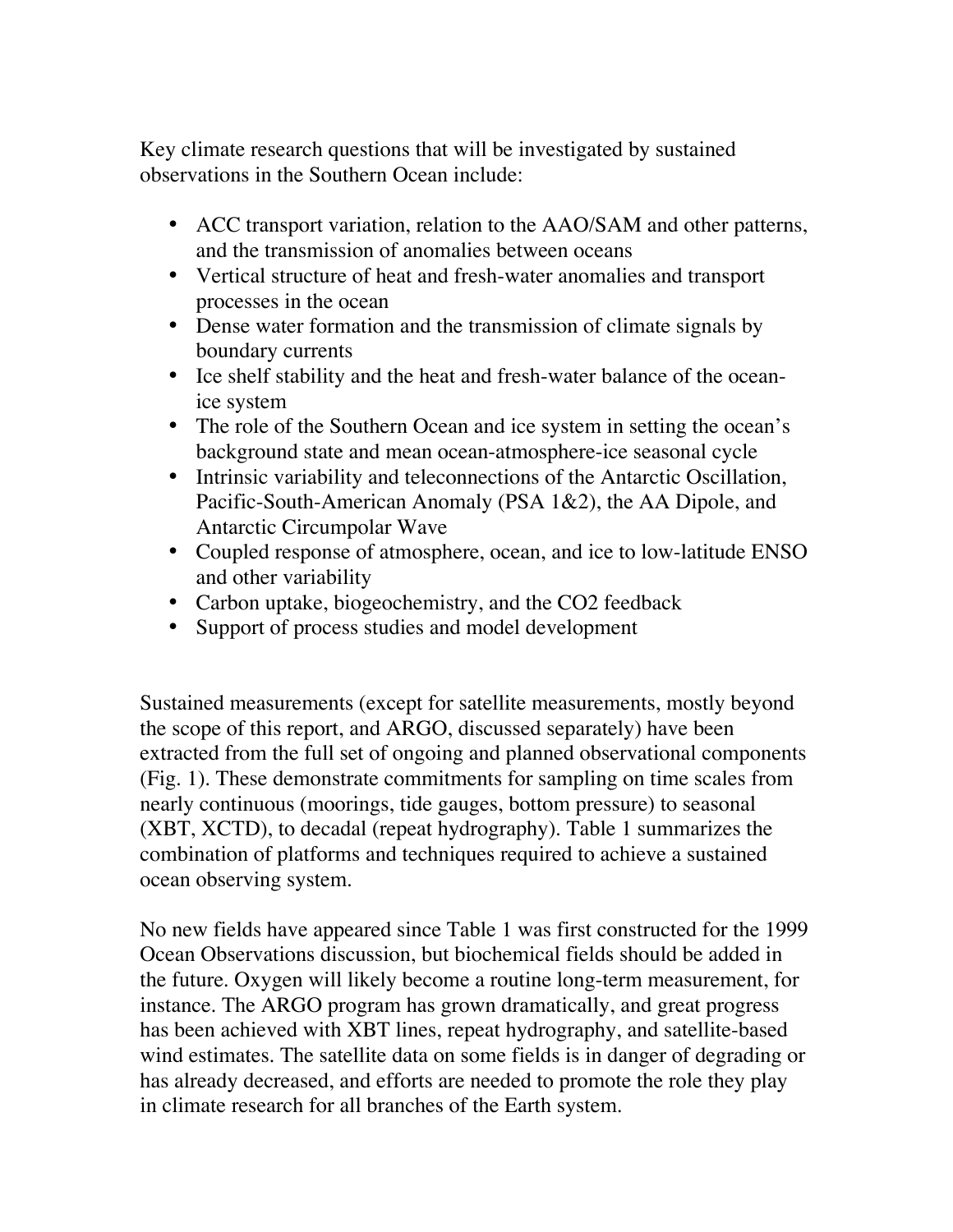

Figure 1. Sustained observational components of the Southern Ocean observing system; note that ARGO is discussed separately.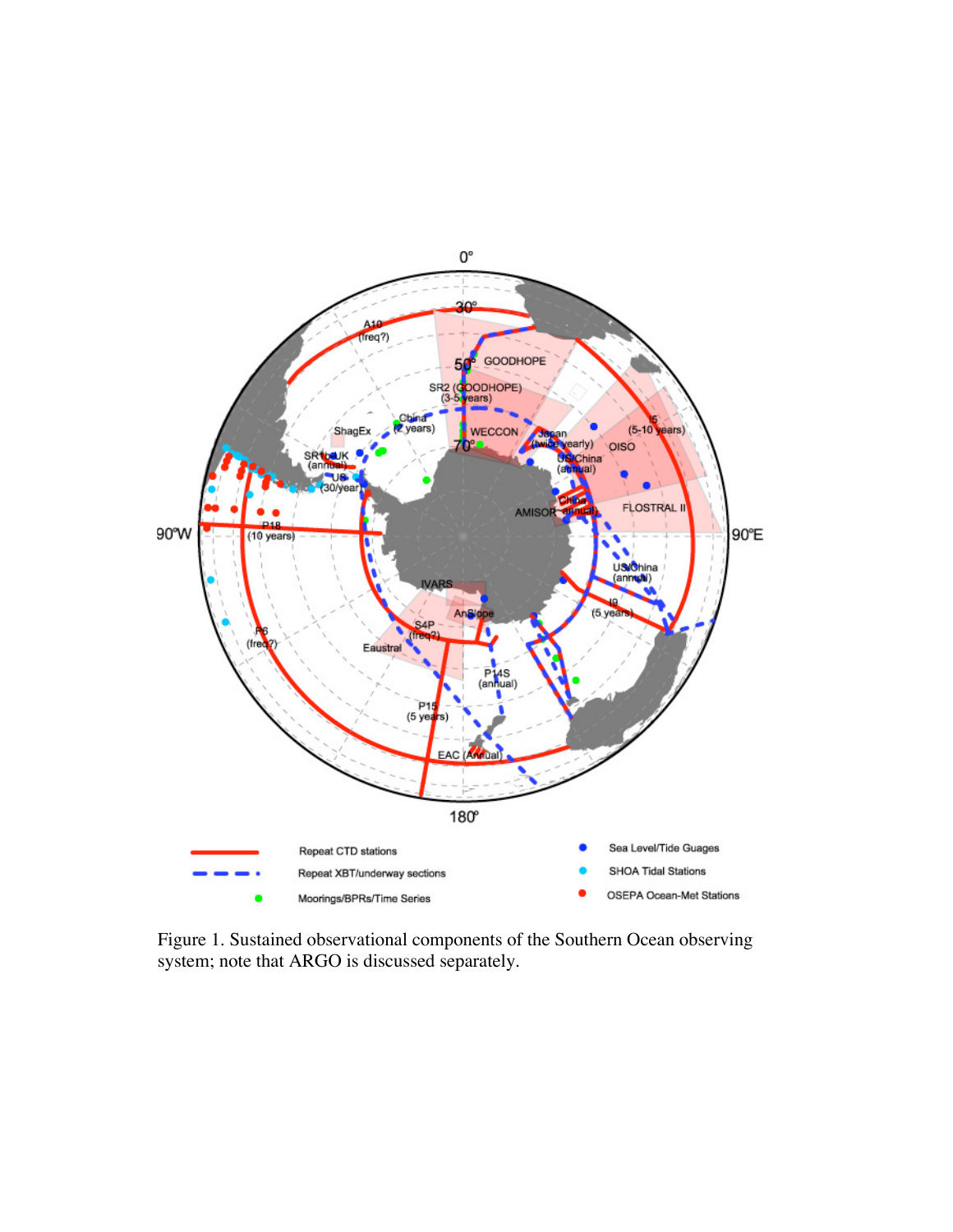Table 1: The combination of platforms and techniques required to provide sustained observations of each of the key fields. Specific recommendations are given in the text. (OT = overturning circulation, BW = Antarctic Bottom Water, SO = Southern Ocean, DWBC = deep western boundary current, ACC = Antarctic Circumpolar Current, SSH = sea surface height, SST = sea surface temperature, SSS = sea surface salinity.)

| <b>Fields</b>         | <b>Platforms</b>                               |
|-----------------------|------------------------------------------------|
| Stratification        |                                                |
| $T(x,z)$ , $S(x,z)$   |                                                |
| $z < 2000$ m          | Argo; repeat hydrography; repeat XBT           |
| $-z > 2000 \text{ m}$ | Repeat hydrography                             |
| SO-subtropical        | Argo; repeat hydrography/tracers; repeat XBT;  |
| exchange              | boundary current moorings; satellite altimetry |
| Air-sea flux          | Flux observatories; improved VOS               |
|                       | measurements (e.g. IMET); SLP from drifters    |
|                       | for assimilation in NWP models; SST from       |
|                       | drifters, satellite, and VOS thermosalinograph |
| Wind                  | Satellite scatterometer; improved re-analysis  |
|                       | products obtained by assimilating additional   |
|                       | SST and SLP data; regional models              |
| $Tracers/CO$ ,        | Repeat hydrography; VOS for $pCO2$             |
| <b>ACC</b> transport  | Repeat hydrography; high density XBT;          |
|                       | moored arrays; end-point monitoring; satellite |
|                       | altimetry                                      |
| <b>SSH</b>            | Satellite altimetry and gravity missions, sea  |
|                       | level gauges                                   |
| <b>SST</b>            | Satellite $(IR + MW)$ ; surface drifters; VOS  |
|                       | thermosalinograph; Argo                        |
| <b>SSS</b>            | Argo; VOS thermosalinograph; repeat            |
|                       | hydrography; drifters?; satellite (?)          |
| DWBC-overflow         | Repeat hydrography; current meter moorings     |
| transport             | across AABW outflow                            |
| Sea ice extent,       | Satellite (various); upward looking echo       |
| volume, motion        | sounders for ice thickness; ice drifters       |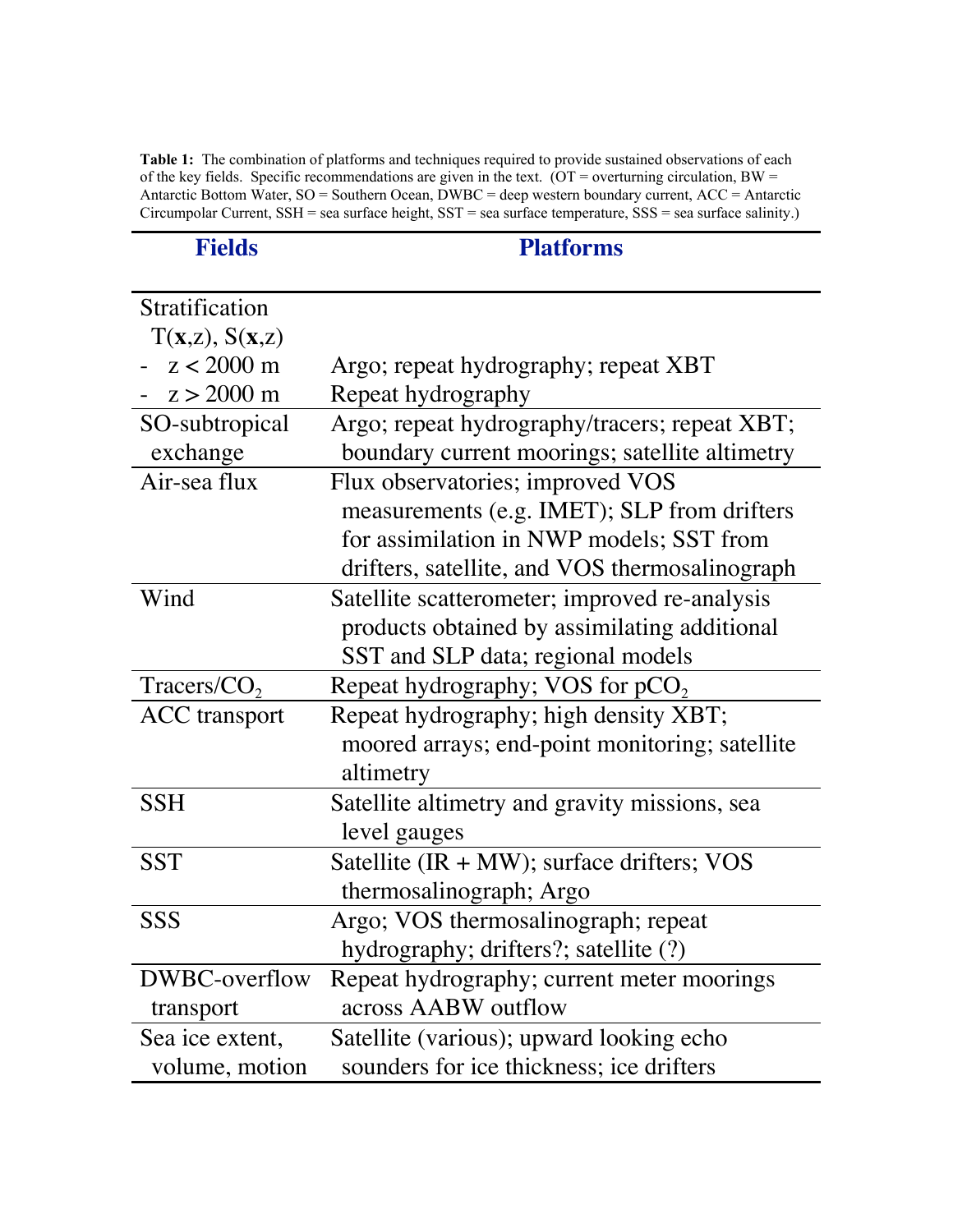#### **2. Regional enhancements to sustained measurements**

### **2.1 ARGO**

As of November 2004 there are 306 ARGO floats south of 30 S. Figure 2 shows the latest distribution of floats, and Fig. 3 shows this distribution in relation to the AAO. Compared to the situation just a year ago the coverage has improved substantially. Large areas of the South Pacific sector are now covered, and gaps are starting to arise in previously well-sampled areas simply because floats are drifting away from their deployment region. A total of 306 floats are active (4 Nov. 2004), while 88 floats have died, for a net production of 13,526 profiles.

Major new deployments are expected south of Australia (Australia, 46 floats), in the Weddell Sea (Germany, 30 floats), and in the South Pacific (US,  $~60$  floats).



Float Positions: 04-Nov-2004 Figure 2. Distribution of ARGO floats in the Southern Ocean.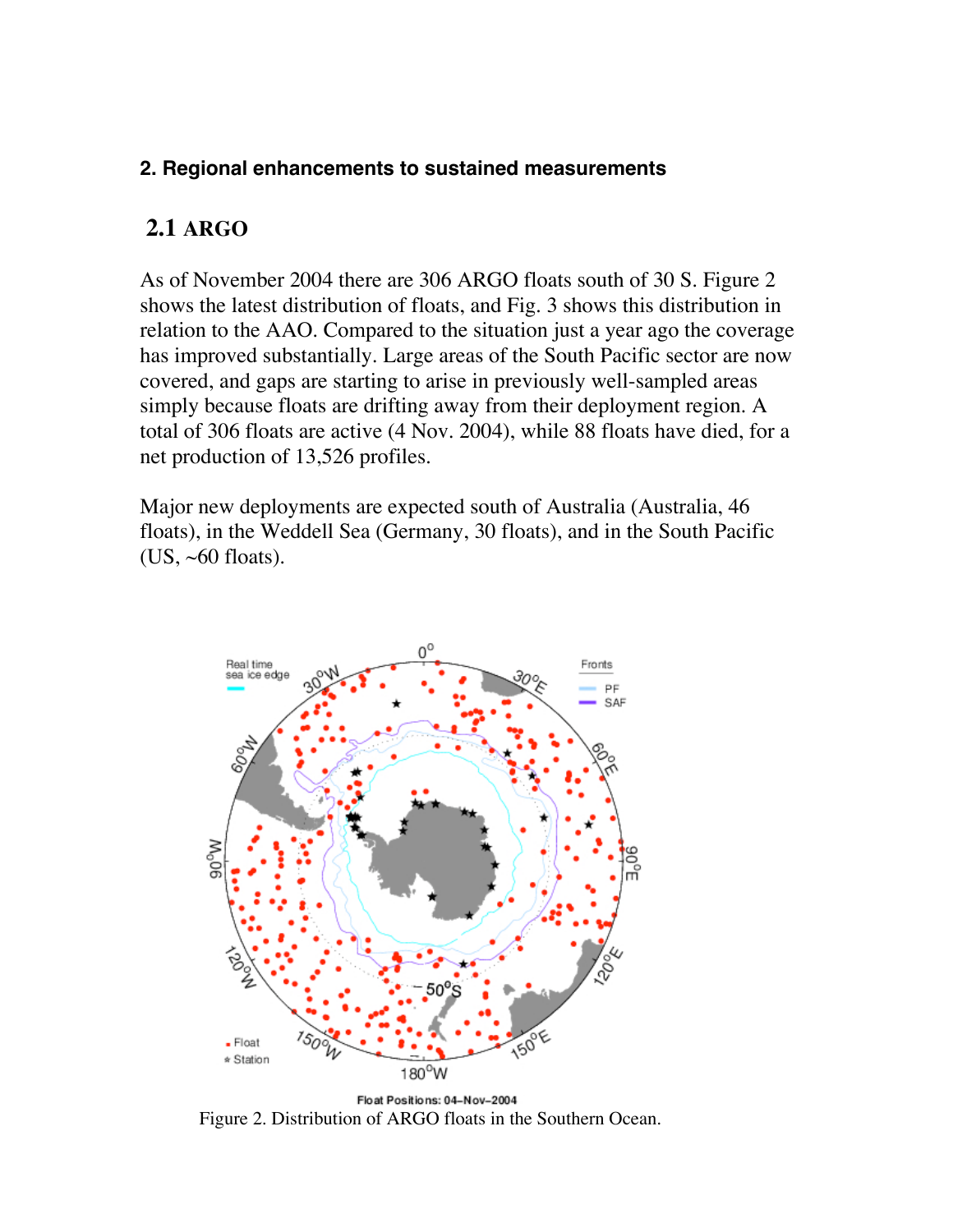Two funded efforts are underway to enhance ARGO coverage in the subantarctic mode waters of the southern Indian Ocean (FLOSTRAL, France) and southeast Pacific Ocean (during SAMFLOC, US). The French FLOSTRAL program has provided regular re-seeding of the Crozet-Kerguelen-Amsterdam area, but future resources are unclear. The SAMFLOC process experiment in the southeast Pacific will have extra floats for enhanced coverage during the period of the experiment.

The ARGO program did not originally plan for the region of seasonal seaice coverage, and this has become the largest gap in the ARGO observing system in the Southern Ocean. A German project is underway in the Weddell Sea to develop floats that survive the winter sea-ice cover, and to extend the positioning capabilities via acoustic networks. A similar program is pending on the US side (EAUSTRAL), focusing on the Ross Gyre region. Year-round profiling and positioning in the sea-ice zone is the objective.

A number of ARGO floats enter the sea-ice zone by chance, and some of these survive the winter and re-appear the following summer. There have been examples of data return from, e.g. a float that survived, for 2 years, such an encounter. These observations are few but quite valuable for the new information they provide on the upper ocean heat and fresh-water balance within the sea-ice zone.



Fig. 3 ARGO floats distribution overlaid on the AAO (first EOF) pattern.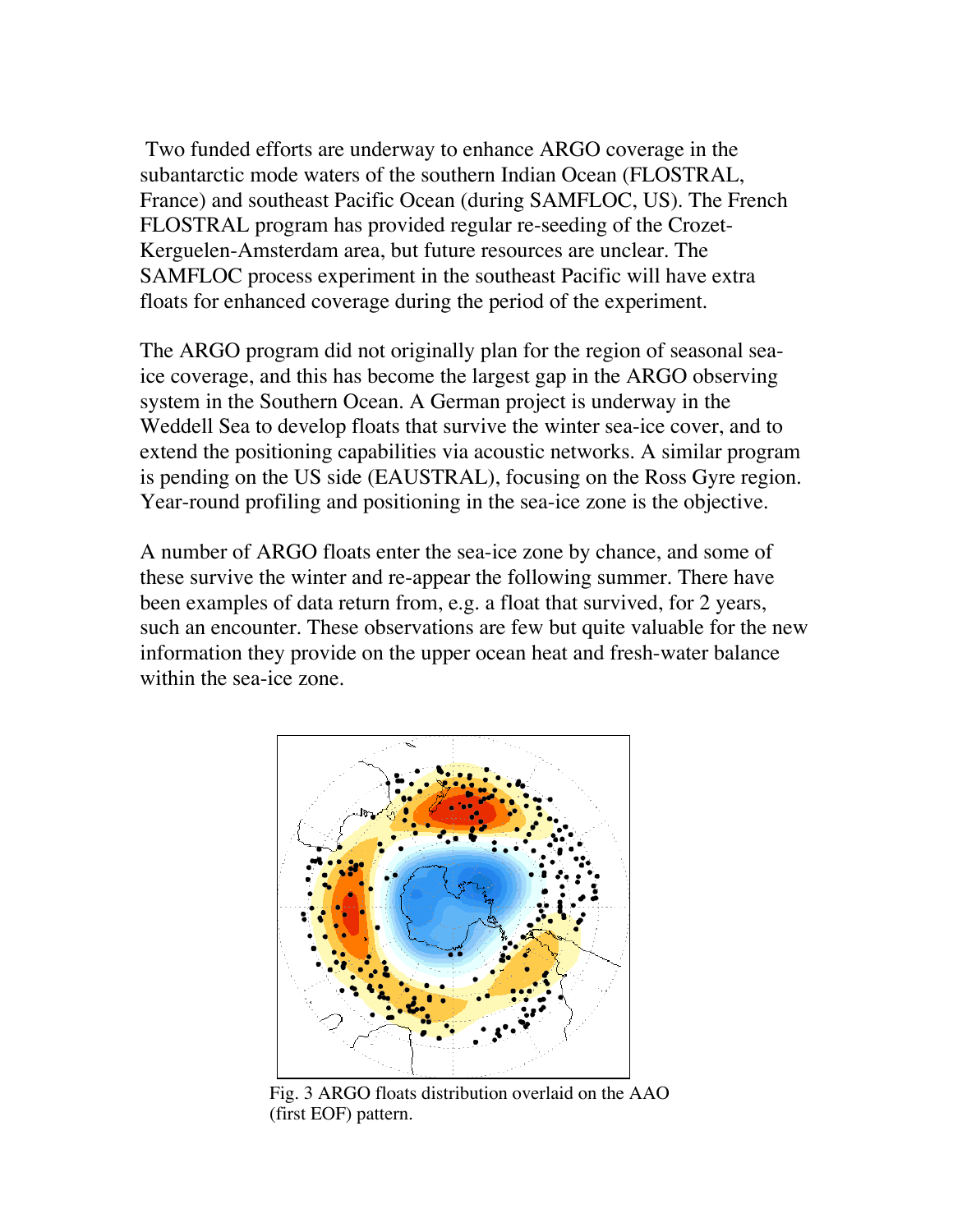## **2.2 Current meter moorings**

A component of the observational system long thought to be important is a set of transport measurements at the three main "chokepoints": Drake Passage, a line south of Africa, and a line south of Australia. More recently, outflow arrays on the continental boundary: the Weddell Sea, the Ross Sea, the Princess Elizabeth Trough, and Adelie are being planned as components of the system, and have the advantage of being more practical. Only the Drake Passage is approaching adequate sampling to resolve the seasonal cycle of total transport, and perhaps higher frequencies, depending on the presence of additional moorings during a process study.

Measurements from fixed points are required to monitor ocean transport. Repeat sections are necessary, but not sufficient: the sampling in time is too coarse to avoid aliasing. In the future these transport measurements should incorporate altimetry data as well to improve sampling.

Fixed-point time series have a key role in:

- boundary current signals
- absolute velocity and transport
- 2.2.1 ACC and Agulhas transport

Boundary current/ACC moorings are showing some progress, but not for full ACC transport. Some monitoring of Agulhas (under ASTEX) has occurred, but this is not likely to be sustained. A French plan for Drake Passage is underway, but current meters are not likely to be coherent, and therefore full transport estimates are unlikely. German moorings are being maintained over a long time frame (c. 10 yrs) at southern end of the Africa-Antarctica line, but these are really designed to measure the Weddell gyre, not the ACC, with a wide spacing between moorings.

2.2.2 Outflow arrays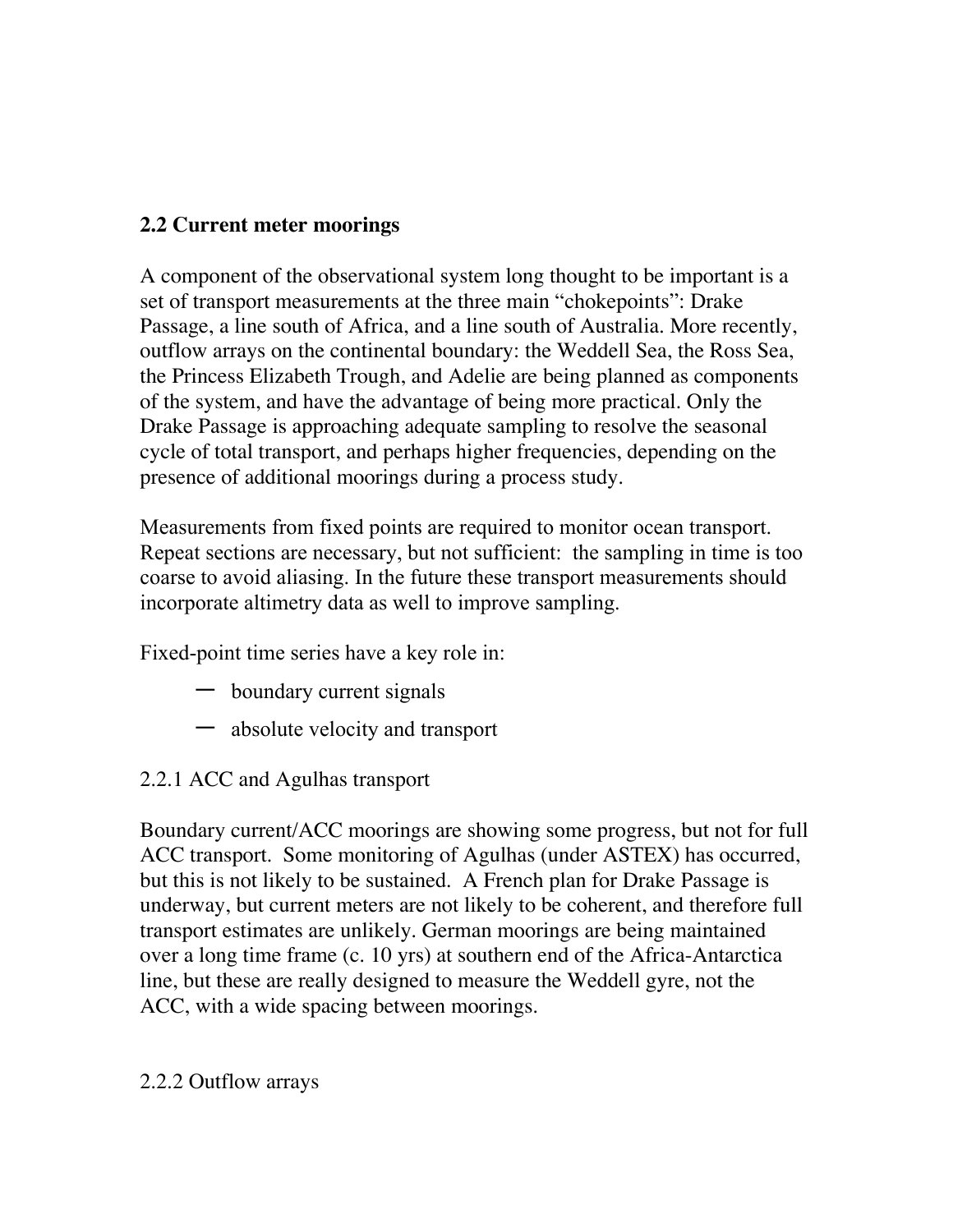A few arrays are planned or happening, mostly in the process-study mode. Attempts are being made to convert these to monitoring arrays by various means. Arrays or moorings are in place in the NW Weddell Sea, the Greenwich meridian, and the Ross Sea outflow. Planned Princess Elizabeth Trough, Kerguelen DWBC, and Adelie depression moorings also fit in this category.

 A goal has been put forward to have at least three to four outflow arrays in place for long-term measurements of bottom water formation. Two of these (Weddell and Ross) are started. These would be the initial array needed to ascertain synchronous behavior and make the link to circumpolar patterns of variability.

## **2.3 Repeat XBT lines**

Repeat XBT is reasonably good, in the sense that probably everything that could be done is being done (Table 2). The Drake Passage is in good shape. The Tasmanian line is 6x/year, but only in an October - March timeframe, so the annual sampling is biased. The GOODHOPE project is spinning up and helping to fill the gap south of Africa, but still some improvement is needed. The initiation of zonal lines in subtropics will be an important contribution.

Table 2. XBT lines in the Southern Ocean

| Tasmania Line: SURVOSTRAL 6x/year but only Oct-March                  |  |
|-----------------------------------------------------------------------|--|
| S. Atlantic zonal: $(AX18, 32 S) 0-2x$ per year                       |  |
| Drake Passage Line: started at 6-8x per year, now up to 2x per month. |  |
| Africa Line (GOODHOPE): AX25 1-2x per year?                           |  |
| Circumpolar (China): 0.5x per year                                    |  |
| New Zealand Line (Italy): 1x per year?                                |  |

 A map (Fig. 4 from SOOP) of all sampled locations over the period Oct 2003 – Sept 2004 shows the coverage for this month, as an indication of net annual sampling.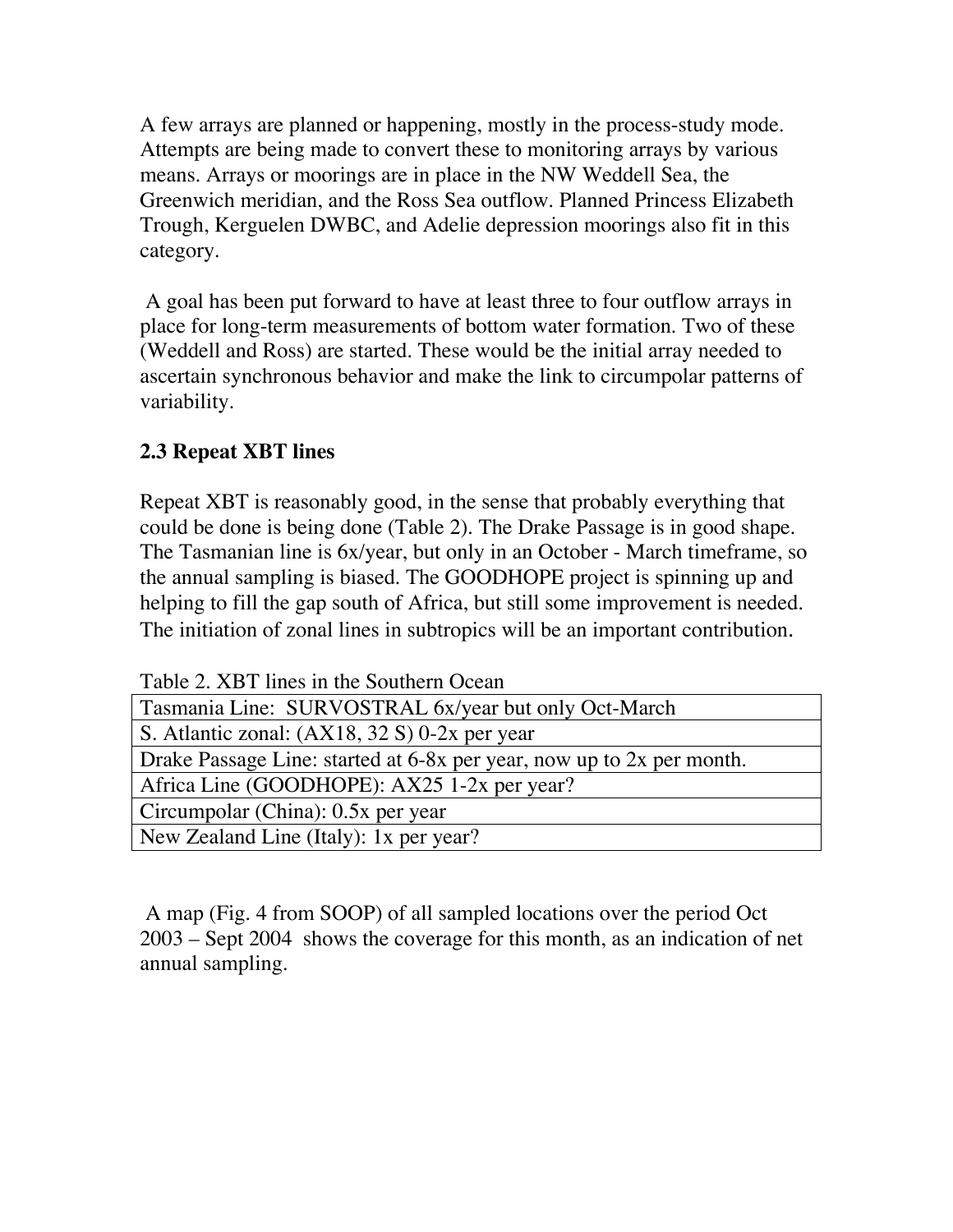

Oct, 2003 to Sep, 2004 / Octobre, 2003 à Septembre, 2004

Fig. 4 One year of reported XBT observations.

### **2.4 Repeat hydrography**

Repeat hydrography is in good shape, essentially all recommended stations have been done or have commitments. Most of this achievement is due to the work of the carbon community.

 The long time scales of repeat sections requires long lead times for planning, so the frequency of sampling is not always known on a given section (Fig. 1).

### **2.5 Other repeat transits**

The southern Indian Ocean sector is monitored by surface CO2 chemistry, meteorology, and ADCP, 2 occupations/yr under the OISO program. Other underway programs exist but are less regular.

#### **2.6 Sea-level, bottom pressure recorders**

Bottom pressure recorders (BPRs) and tide gauges have been shown to be extremely useful tools in monitoring the Antarctic circumpolar transport variability on timescales from sub-seasonal to inter-annual. BPRs have been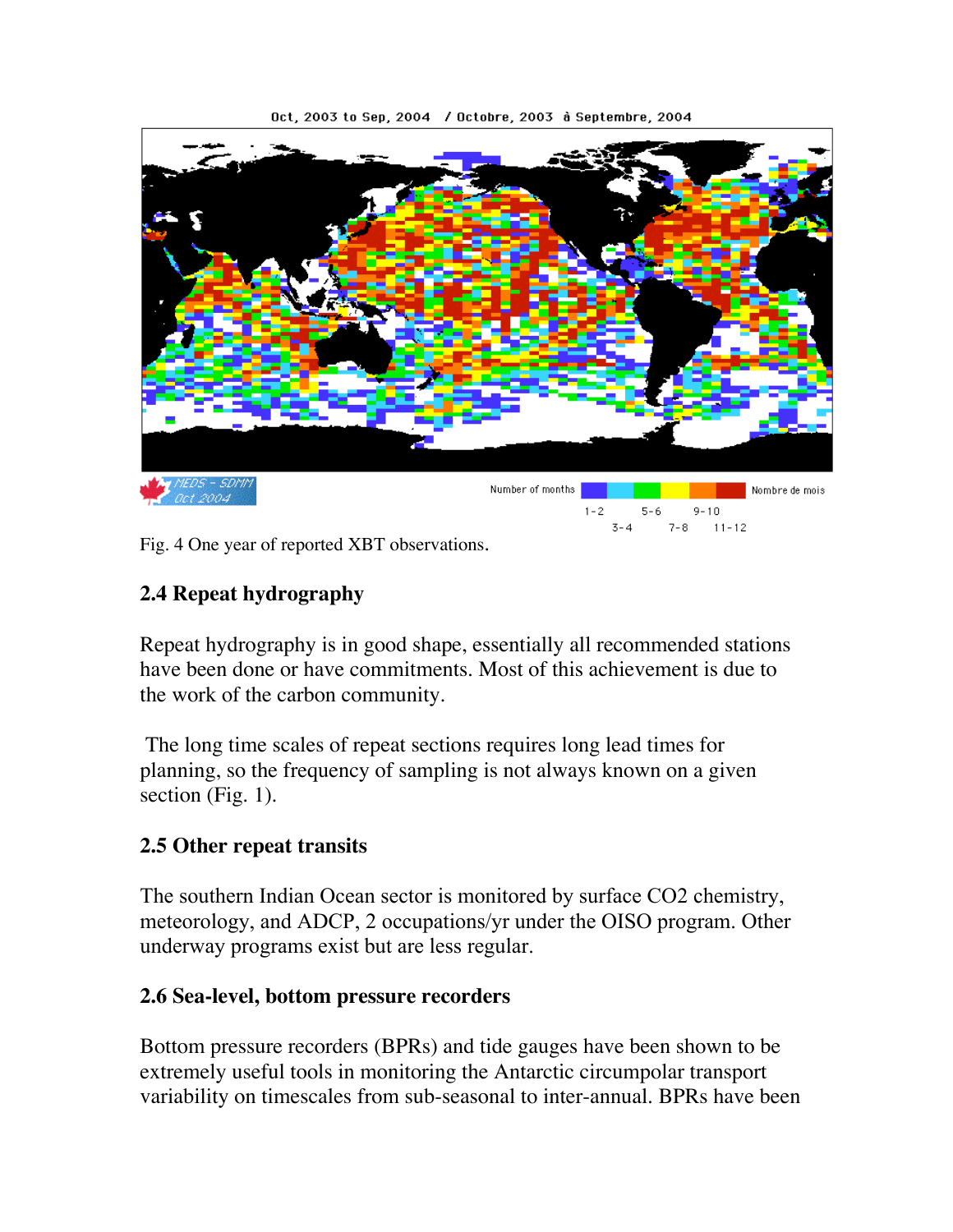maintained at around 1000m depth in Drake Passage by the UK since 1988, with measurements from the south side of the passage representing the key proxy for transport variability. These BPR deployments are due to continue for the foreseeable future, and will also complement the larger French-led (LODYC) project to instrument Drake Passage with current meter moorings along a JASON track. Other BPR deployments in the vicinity of Drake Passage will be made, including deployment of the UK's 4-year MYRTLE system. Previous BPR deployments outside Drake Passage include those close to SANAE (near the Greenwich meridian) and Dumont d'Urville (near 135E).

Tide gauge data are available from a range of sites around the Antarctic coast, including (clockwise from the Antarctic Peninsula) gauges at Rothera, Faraday/Vernadsky, Syowa, Mawson, Davis, Casey, Dumont d'Urville and Cape Roberts. Faraday/Vernadsky is the longest series, and has shown itself to be extremely valuable as an indicator of inter-annual changes in transport; maintaining this gauge is thus of great importance, as is protecting the other tide gauge series so that the longitudinal distribution of transport variability on inter-annual timescales can be investigated.

Various tide gauges exist at islands in the Southern Ocean, including the UK gauge at Signy, and the French gauges at Kerguelen, Amsterdam and Crozet (deployed as part of the ROSAME network, along with the Antarctic gauge at Dumont). It is, however, less clear how these island gauges relate to transport variability – recent investigations have suggested that the sea level variability they reflect can owe more to local forcing by wind stress curl than the circumpolar transport variability around Antarctica. This does not diminish the importance of monitoring sea level in these most remote of regions however.

The UK has plans to upgrade Faraday/Vernadsky within the next couple of years, and also install either Orbcomm or Iridium at its Antarctic gauge sites to enable real-time data return as part of a Southern Ocean monitoring system. Equipping other sites the same way would be most desirable, but obviously requires funding. The big weakness at present in the Antarctic tide gauge network is the gap in instrumentation between the Ross Sea area (around 170E) and the Antarctic Peninsula (around 65W). This largely reflects the absence of bases and suitable sites where gauges could be installed, and the relative infrequency of visits by ship to this area, which hinders deployments or recoveries of BPRs.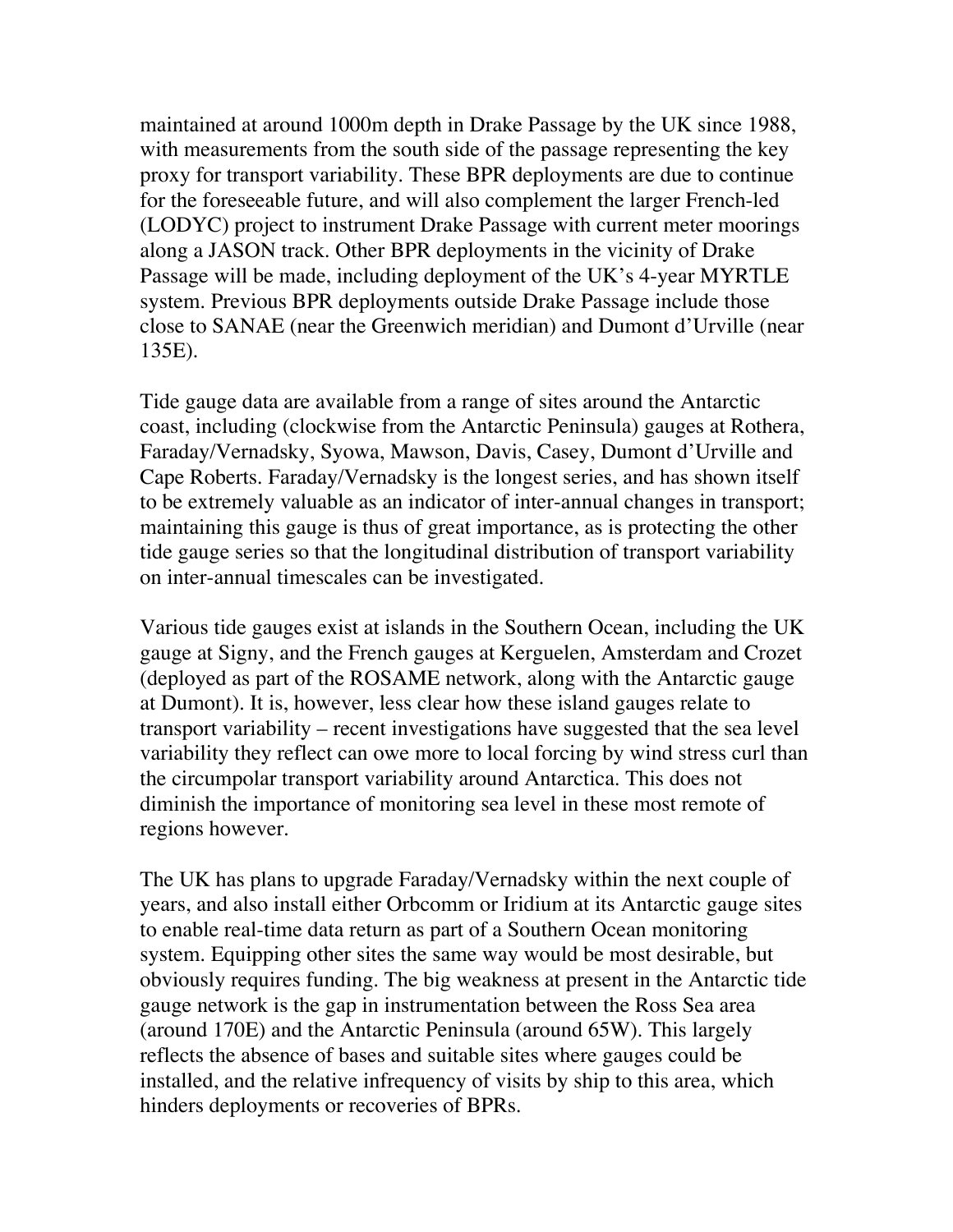### **2.7 Sea-ice**

There has been little or no progress to date in determining sea-ice thickness in a sustained manner. Note that while the use of ice-tethered platforms, ice thickness sonar from floats, etc., is under rapid development for the Arctic, the thin, divergent, and short-lived sea ice in the Southern Ocean makes the Antarctic region more challenging.

### **2.8 Meteorological buoys**

### *Open ocean buoys*.

At OOPC-8 Reynolds presented an analysis of the impact of the number of buoys in the Southern Ocean. Work has continued on this, in the direction of adding ARGO near-surface temperature as SST observations. Tests are being conducted to verify the nature of the ARGO SST value.

An indication of the sampling presently occurring is shown by the September 2004 buoys reporting to jcommops (Fig. 5).



Figure 5. Drifting and moored buoys reporting Sept 2004 (jcommops).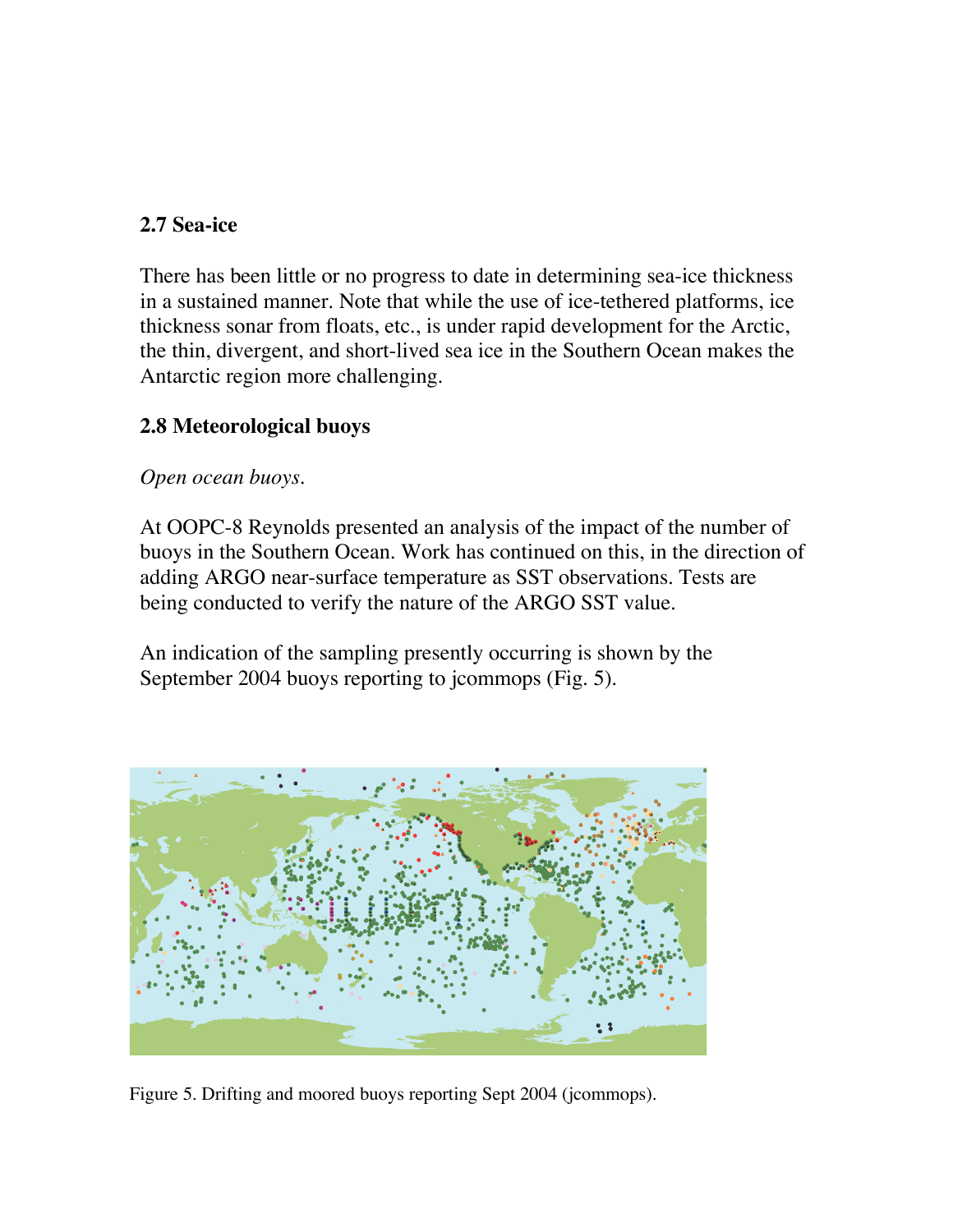Future enhancements to the system are needed, especially maintaining adequate coverage. Continental stations and buoys have been known to suffer from rejection in the operational system because of large, presumably real, differences between the observation and the model.

#### *The sea-ice zone*.

The International Program of Antarctic Buoys supports the deployment of something like 50 buoys per year in the marginal ice zone, with a target of 100 buoys per year. They measure ice motion, pressure, and temperature, and are meant to provide meteorological information in real-time to the numerical weather centers. Fig. 6 shows the net result of deployments over the six years 1995-2001. Resources for this program are small, but efforts are being made to augment the number of buoys deployed.

Deployments also occur along with process studies, and these could be systematically supported to maintain adequate coverage.



Fig. 6 International Antarctic Buoy Program buoys reporting 1995-2001.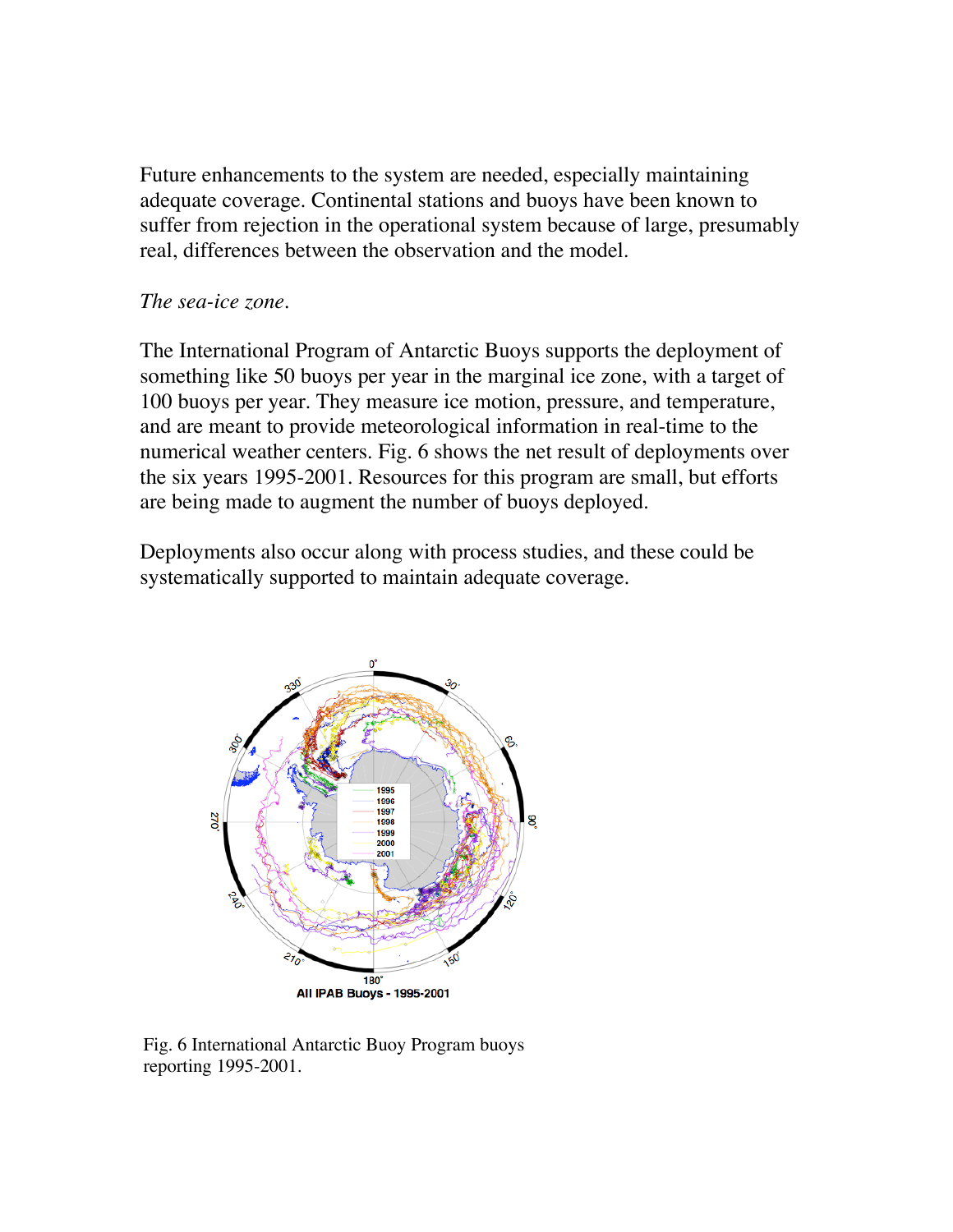### **2.9 Time-series stations and air-sea fluxes**

The technical feasibility of air-sea flux buoys in the Southern Ocean has not yet been demonstrated. There are US plans to request a time-series platform for the region of high winds in the southern Indian Ocean sector, but the process is still at a very early stage.

## **3. Summary of the Adequacy and Evolution of the Observing System**

### **Needed enhancements:**

## **1. SEA-ICE**

- Extension of profiling floats to sea-ice zone, with positioning.
- Sea-ice thickness (echo sounders) and Met buoys in the sea-ice zone for sea-ice dynamics.

## **2. SURFACE METEOROLOGY**

- Enhance IMET coverage. In situ sampling of the diurnal cycle of SST and wind will help with interpretation of sun synchronous satellite observations.
- Meteorological buoys in the seasonal sea-ice zone (Tair, wind...).
- AWS on subantarctic islands.
- Surface Time-series stations in SE Indian (high mean wind conditions) - and Pacific-AA (synoptic variability) sectors. -*some technological buoy development required*.

## **3. DRIFTERS**

- ARGO spatial coverage in areas opening up from initial deployment.
- Surface drifters enhance coverage following Reynolds scheme

## **4. TRANSPORT ARRAYS**

• Coherent circumpolar array in Weddell outflow/Ross outflow/Princess Elizabeth Trough/Adelie

### **5. XBT**

• Retain high sampling rates or improve sampling rates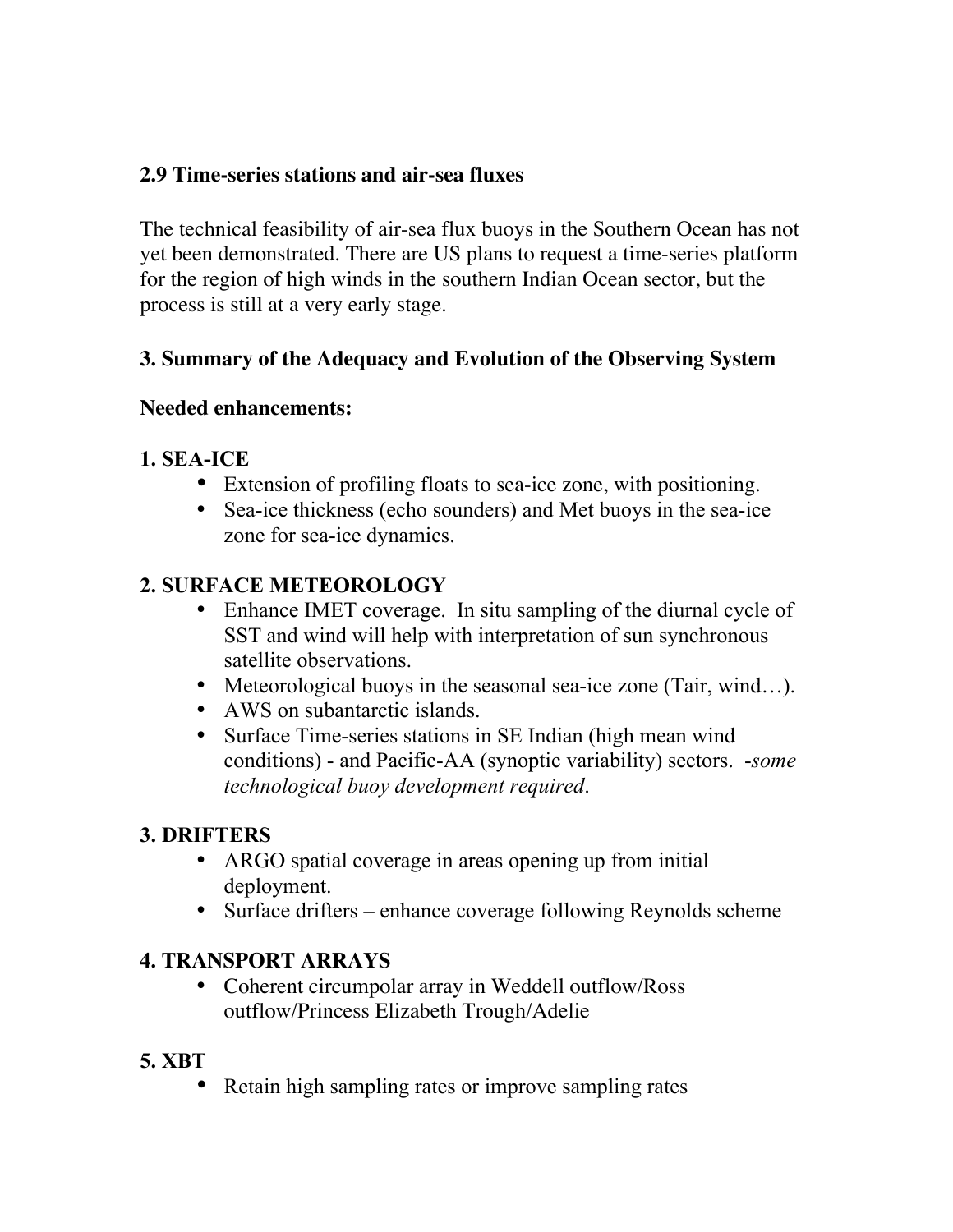### **4. Special opportunities – International Polar Year 07/08**

An overarching theme is freshwater fluxes between air-sea-ice components. The implementation of the following observing systems is recommended as the highest priority, and agrees with IPY guiding themes.

- **•** Observations in the sea-ice zone: profiling floats and Met buoys.
- **•** Air-sea flux improvements via IMET, time-series stations.
- **•** Simultaneous transport arrays to reveal internal modes of ocean variability, synoptic sections.

## **5. Data management**

 Data management is an area in which CLIVAR is still weak. As far as ocean data goes, CLIVAR has a number of Data Assembly Centers (the old WOCE DACS plus a few new ones) to manage specific data streams. Links to these DACs and details of their responsibilities can be found at: http://www.clivar.org/data/. There are no specifically Southern Ocean data centers or archives under CLIVAR, although the CLIVAR IPO keeps track of hydrographic cruises at:

http://www.clivar.org/carbon\_hydro/hydro\_table.php, and of other elements of the Southern Ocean observing system at:

http://www.clivar.org/organization/southern/CLIVAR\_CliC\_Obs.html.

A number of data management items are being worked on:

- The IPY people have data as a high priority. Although the DACS are good for storing data it might well be that some sort of Data Information Centers are needed, especially for the amalgamation of contributions to the sustained system from various programs, e.g. iAnZone, and to a certain extent IPY.
- The data from the Japanese Antarctic Research Expeditions (till March 2001) were submitted to J-DOSS, and are freely available